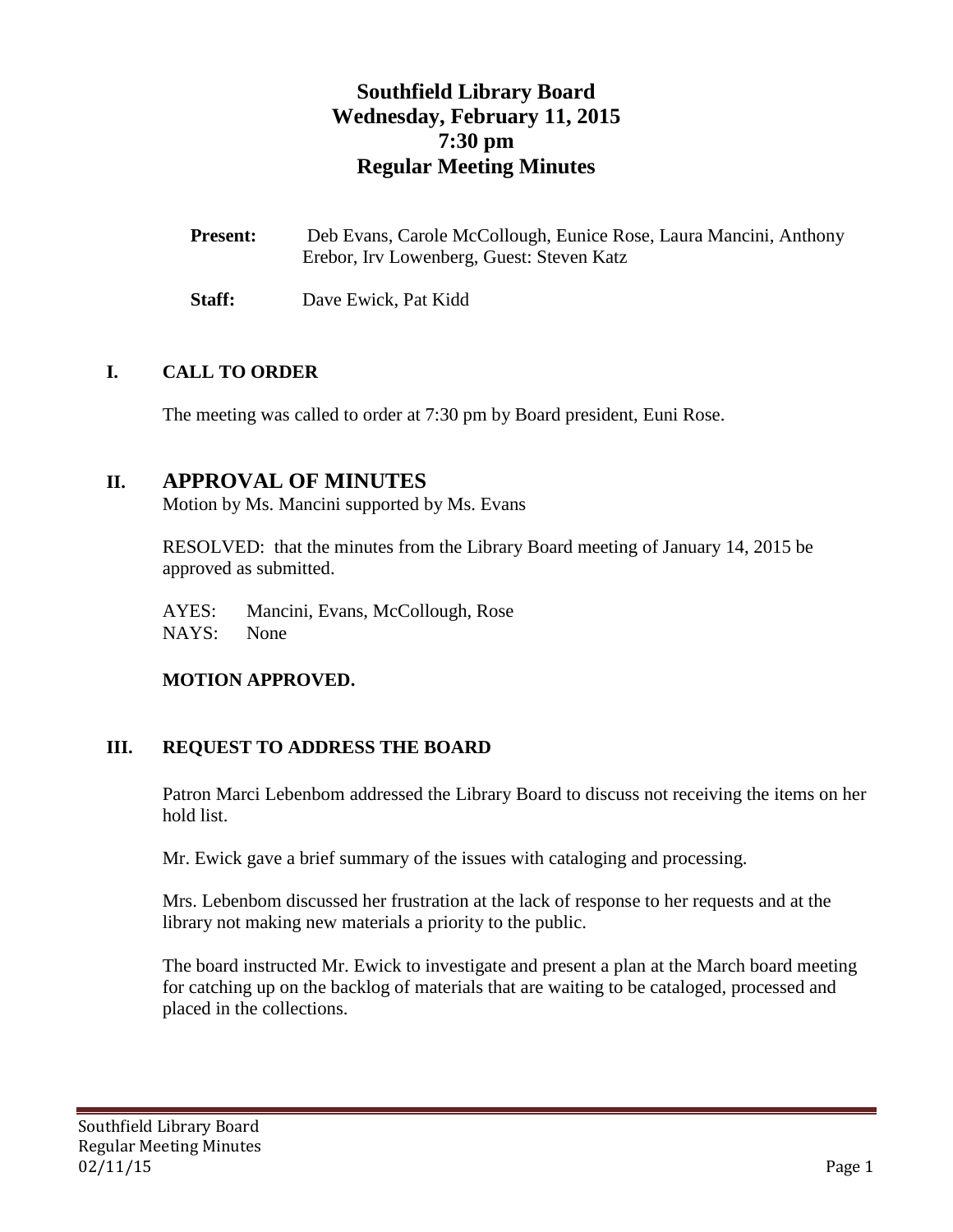## **IV. TREASURER'S REPORT**

A. The Revenue Report and Library External Accounts Balance Report was distributed to the Board and discussed.

Denso donation was deposited into the General Fund account. A project will be designated for Denso donation.

A financial report from the PFM group was discussed. On February 12, 2015 the Library bonds will go on sale for one hour.

Motion by Dr. McCollough supported by Ms. Evans

14-03 RESOLVED: that the Treasurer's Report of January 2015 be approved as submitted.

AYES: Evans, McCollough, Rose, Mancini NAYS: None

## **MOTION APPROVED.**

## **V. REPORTS**

- A. Jr. Library Board Report: Anthony Erebor reports JLB met Monday, Feb. 9, 2015. The JLB will create and perform an original play to elementary students on May 11, 2015 at 7 p.m. in the Meeting Room.
- B. Deputy Librarian's Report: Mary Beall
	- Building Update: The boilers have been installed and are working efficiently. Adjustments will be made to alleviate heat being experienced throughout the building. .
	- Staffing Update: The Librarian 1 position has been filled by Alicia Bell and Katie Rothley. The position for Clerk 1, HR will begin given candidates the clerical test with interviews to happen shortly after.

## **VI. OLD BUSINESS**

- A. Report on restrictions and use of Gift Funds: Mr. Ewick discussed the balance of the Gift Funds and there are no restrictions on how the funds are used.
- B. Report on management staffing priorities: The Board reviewed the list of management priorities provided by Mr. Ewick and Mrs. Beall. The Board was given a worksheet to provide Mr. Ewick with their priorities and expectations.
- C. Report on Efficiency expert: Mr. Ewick updated the Board on the status of contacting individuals to conduct an efficiency evaluation of the library The library is making progress in locating an efficiency expert but is still waiting to hear from some individuals. Discussion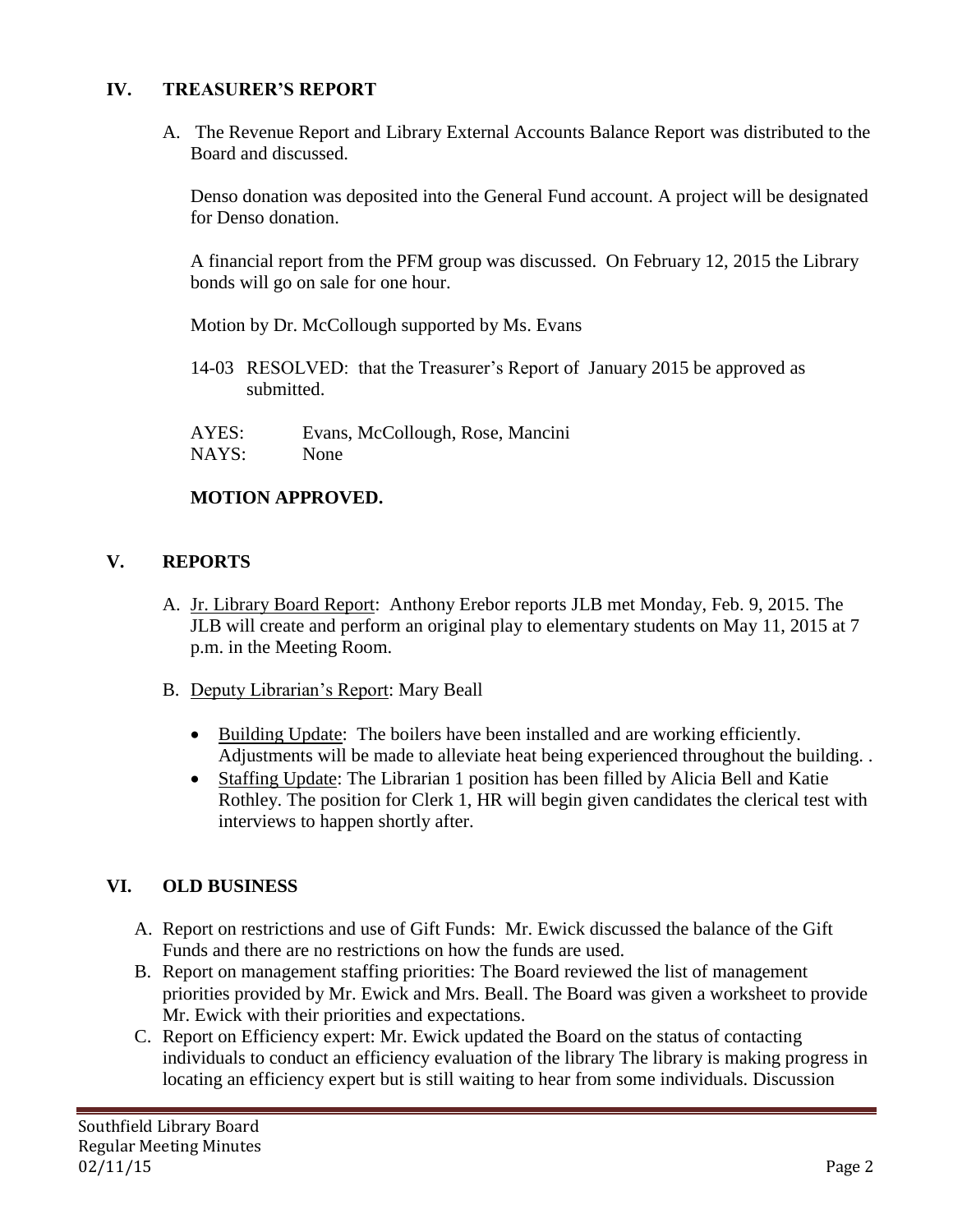regarding restructuring staffing needs was discussed. The Board discussed the need to reprioritize staffing to make cataloging of new materials a priority.

D. Status of computer rotation: Goal for this year is to replace key network infrastructure hardware which includes switches, the firewall and the wireless network access points. Public computer have all been recently updated including memory, BIOS and operating systems upgraded, and power supplies and batteries have been replaced.

#### **VII NEW BUSINESS**

Steven Katz, of APIOH made a presentation to the Board. Mr. Katz presented a new electronic donor board in which memorials can be done and how it can raise revenue for the library.

#### **VII ALL OTHER BUSINESS**

- A. Programming: Giant colon from Providence Hospital will be in the tower lobby next month to promote Colon Cancer month.
- B. Correspondence: Mr. Ewick shared with the Board notes from a recent Advocacy Workshop and ideas on how the library should share its story with patrons.

Mr. Ewick presented to the board a letter to the Board regarding an update on Library hours for their input.

The Board discussed a recent article on the Berkley Public Library in which it expanded its digital magazine collection. Mr. Lowenberg would like more publicity done to promote the new Consumers Reports online catalog.

A letter of recognition for Kelly Rembert for her work with the Our Auntie Rosa: The Family of Rosa Parks Remembers Her Life and Lessons was given to Board.

Jeremy Moss will hold public meetings in the Southfield Room beginning February  $23<sup>rd</sup>$ .

C. Other:

City of Southfield began its Sustainable Southfield Mind mixer program on January 22, 2015. Mr. Ewick, Ms. Evans and Dr. McCollough regularly contribute to the site.

Substantial cuts will take place this year with tax form distribution; only certain forms are in and the library will receive no instruction booklets or schedules. The library has received all State tax forms. Most forms have to be printed from online or copies made of reproducible forms. Librarians are getting many questions from patrons on the lack of forms and have been very busy in helping patrons to go online to request forms be sent to their homes.

#### **VIII PUBLIC COMMENTS**